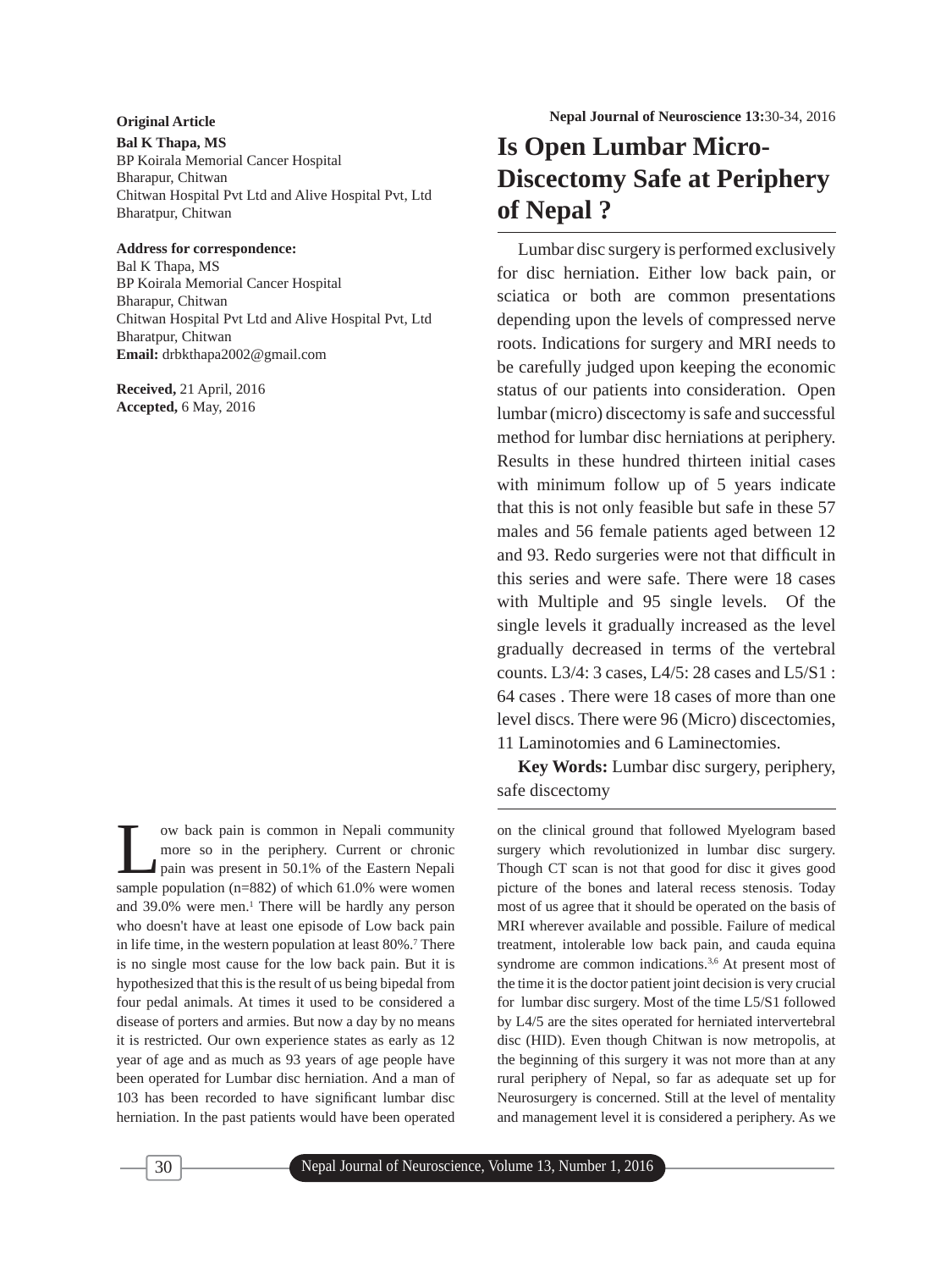

*Figure 1: Age distribution of the patients (n=113)*

perceive the periphery is not a remote location or distance from capital it is the social and technical set ups. I had to operate with a handful of general rather than specific equipments, without any aid of intraoperative imaging (x-ray or fluoroscopy) for localization. Locally made retractors were used, the almery chair was leg cut and fitted for the knee chest position to the operation table etc.

## **Materials and Methods**

A prospectively collected data were analyzed retrospectively so that the minimum follow up would be 4 years and based on this the initial 113 cases of open (micro) lumbar disc surgery are included in this analysis. These are all operated between 2005 to 2011 AD in private hospitals of Chitwan (Chitwan Hospital Pvt Ltd and Alive Hospital and trauma center, Pvt Ltd). Digital photos, videos and discharge records all were analyzed. In addition to the clinical judgment, x-ray and MRI were chosen for the diagnosis. All patients had pre operative MRI. Operating loupes were used in place of Microscope.

Data gathered were enlisted in Microsoft x-cel and the analyzed.

#### **Summary of Treatment protocol**

This has remained same from the beginning as set in, 2005AD. Clinical Sciatica  $+x$  ray positive (meaning there is suspicion of disc or canal stenosis), were investigated with MRI, a trial with conservative management for about 6 weeks. That includes Physio &/or Acupuncture. A clinical sciatica with MRI negative for or minor disc bulge were treated with Physio/ Acupuncture/ &/or Epidural steroids before Decompressive surgery. Clinical Sciatica with MRI Positive for disc herniation were tried with Medication and physio, acupuncture followed by surgery

| Caste          | No of patients |
|----------------|----------------|
| <b>Brahmin</b> | 50             |
| Chetri         | 26             |
| Baisya         | 19             |
| Sudra          | 18             |

*Table 1: Frequency of HID among different castes*



**Lumbar Microdiscectomy**

*Figure 2: size of the incision*

if needed except in cases of cauda equine syndrome. weakness and neural claudication were subjected for surgery. Common Indication for an MRI in this series were Typical sciatica not responding to NSAID and Failed conservative management, Presence of cord and /or root signs or Bladder and / or bowel involvement.

Purely disc disease were treated with fenestration and discectomy, spinal stenosis with bilateral sciatica were treated with laminectomies and tight lateral recess were treated with discetomy and foraminotomy with or without minimal laminotomy. The recess stenosis was judged intraoperatively by passing a nerve hook after discectomy.

#### **Results**

There were 57 males and 56 females. Right side was involved in 63% cases. Most of patients were in economically productive age group (31-60years) **(Figure 1)**. There were 18 cases with multiple levels (17 with two and one at three). Incisions were Minimum 2.5cm and maximum 6 cm, half the cases had 3-4 cm long incision while three quarter had less than 4 cm incisions. 2-3cm in 28% , 3.1-4cm in 50%, 4.1-5cm in 17% and 5.1-6 cm in 5% patients **(Figure 2)**. We did not do a formal analysis but the general impression is smaller the incision early is acceptance for post op mobilization, There is no

| Symptom                  | Frequency | remarks                              |
|--------------------------|-----------|--------------------------------------|
| Sciatica + back pain     | 92        | Back pain with<br>radiation included |
| Back pain only           |           |                                      |
| Neural claudication      | 9         | With or without<br>back pain         |
| Weakness / foot drop     | 3         |                                      |
| Cauda equina<br>syndrome | 2         | With bladder<br>involvement          |

*Table 2: Primary Clinical presentation*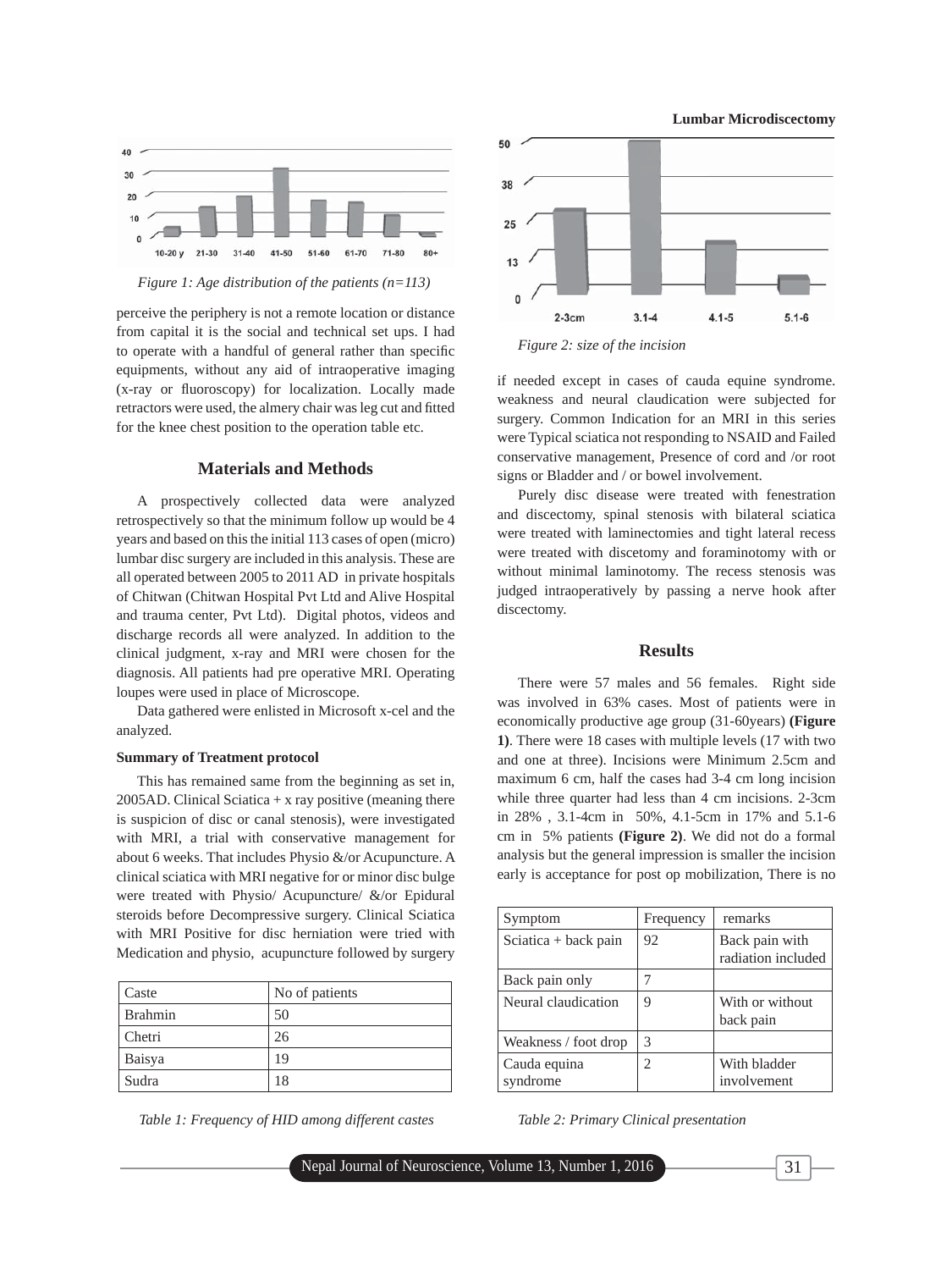

*Figure 3: Level of involvement*

difference in hospital stay (5 days) though. One case had Tarlov cyst as well.

Most common level being L5/S1 followed by L4/L5 **(Figure 3)**. Multiple level : 18, (two level : 17 and three level : 1), L3/4: 3, L4/5: 28, L5/S1 : 64 Open (micro) discectomy with fenestration was done in 96 cases while Laminotomy in 11 cases and Laminectomy in 6 cases. The district wise distribution was as follows, Chitwan : 61, NP: 20, Rupandehi:8, Makwanpur : 6, Dhading: 4, Kavre: 2, Dang: 2 and Other :11 **(Figure 4)**. Other includes one each from 9 districts and one from UK and One from Japan. Western limit was Banke and eastern limit was Morang districts. Interestingly the Brahmins were operated more frequently than the others according to our social caste system. **Table 1** shows the frequencies among other castes. There is no reason other than education and awareness in addition to affordability to this even very cheap surgery here in. **Table 2** shows the Primary Clinical presentation

Following success stories reflect the safety profile in this series from periphery.

The first ever case  $2062$  BS was  $L5/S1$  discectomy, and was done in a guy coming from Japan. With frank saying that he was my first patient in Chitwan to get open lumbar (micro) discectomy. He is now in USA and comes for follow up every 3 years.

A 30-year-old male patient had previously been operated for the same problem came with a sudden severe agonizing pain. Orthopedician referred the case as reoperation was not possible in his hand, was successfully operated (24/3/2065), but the problem was with a big skin incision, and it was hard for me to find the evidence of deeper incision in Muscle and ligaments in the past. After removal of the disc in an emergency surgery, this man is

| Outcome   | <b>Nos</b> |
|-----------|------------|
| Excellent | 99         |
| Good      | 10         |
| Fair      |            |
| Poor      |            |

*Table 3: Outcome*



farming with 7 buffaloes for last 7 years.

A twelve year old girl from western Nepal had L3/4 disc (30/3/2065) and a 78 year old male from same region with multilevel disc disease which were treated surgically with good results, thus clearing up of the issue of age bar in disc surgery.

A teacher by profession had been operated for lumbar disc and was bed ridden for at least 2 years with his foot drops, was re-operated (2064BS), the adhesions were removed with removal of residual disc. Now any one can witness his motorbike ride and kicks every day completing his service to earn the pension in Nawal parasi. Another redo case, operated somewhere else, with a big scar, came for acute severe pain and got operated with success.

An interesting event has occurred in one of the disc surgery in this series. A cardiac patient being treated from cardiologist, then based in Kathmandu had been decided for a discectomy. Just before the surgery there were more than 32 people gathered to ask for the risk and success of the surgery in her. They were counseled for at least 35 minutes and finally a new guy who did not participate in counseling comes and asks to contact cardiologist in Kathmandu right then and take his word of guaranty that cardiac condition would by no means affect her surgical outcome. I had then disagreed to operate on her but she cried in our front asking for surgery at any cost. Then I asked all the people present to sign in a consent form for me to operate in her. More than half of them disappeared and 16 of them signed in the consent form. She is on regular follow up without any problem related to surgery in her 6 year follow up now.

There was no mortality in this series due to surgery or directly related to surgery. One patient of note here had developed tingling after 3 months of surgery and on MRI done casually by another neurosurgeon showed a Peripheral Nerve Sheath Tumor. Post of Histopathology showed malignant peripheral nerve sheath tumor and she was given radiotherapy. She died after 9 months of radiotherapy. There was no significant infection of the wound except one stitch abscess.

Outcomes were rated as excellent (early recovery no complication at 3 months, and no disability), Good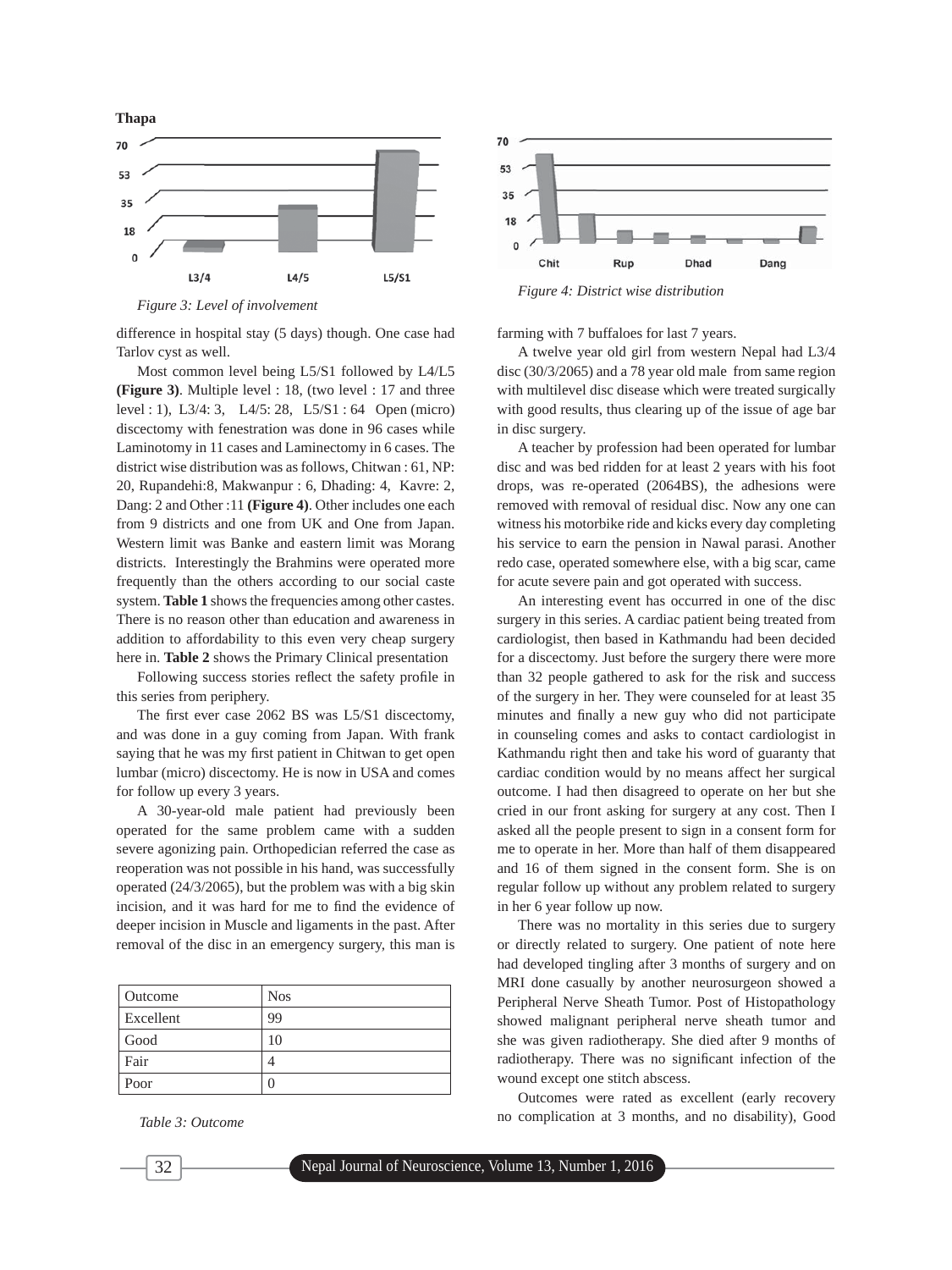

*Figure 5: Steps of operation, this typically shows the gross steps in open (micro) discectomy at periphery, A)MRI L5/S1 Disc, B) Incision, C) decompressed root, D)size of incision, E)Disc removed, F)Scar, G)Pt at Follow up*

(early recovery with some post op complaints but no complications) Fair, (post op complications but no disability) and poor (With disability) all on a clinical and radiological ground. The outcome results were as shown in **Table 3**.

Having illustrated all these events, it is not that easy for anybody to operate and motivate people to get operated at periphery for lumbar disc surgery for several reasons. It's not the money that matters it is the concept and content of the society and so called intellectuals who hate themselves, are the constraints for the periphery to remain under developed in all respects more so for medical practice.

There is a paucity of literatures from Nepal to compare the results of open (micro) Lumbar disc surgery particularly from the periphery.

#### **Complications**

Altogether 7 patients had complications. 4, had discitis including one delayed after 2 months : 2 had back pain developed later and one had persistent pain at 3 months, all of them improved with time and conservative treatment.

#### **Discussion**

Controversy remains for the treatment of low back pain except in case of cauda equine syndrome.<sup>2</sup> The cause of disc herniation remains obscure in many patients. The loss of flexibility and ability to absorb the physical forces by the disc has been accepted as the main pathophysiology.8 There is more evidence coming up for the differentiation in the conservative, nonsurgical and surgical management of the disc herniation and low back pain. More and more less invasive procedures like endoscopic and needloscopic

discectomies are coming up in practice. These less invasive procedures have better immediate recovery and satisfaction but evidence regarding the effectiveness is insufficient<sup>9</sup> in comparison to open discectomies. In the context of Nepal particularly in periphery open discectomy remains the most feasible and safe. Alternative medicine for the management like AYUSH has been rated with variable success but most of them are non surgical candidates and difficult to compare with surgical procedures.<sup>4,5,10</sup>

# **Conclusion**

It is clear that there is a very high need of lumbar disc surgery at periphery. Despite a great possibility and prospect of this surgery it is very limited in the periphery. The concept and the content of the society is so diverse and detrimental at times one need to select cases very well. Most of the peripheral set ups do not have high resolution microscopes but they can always use magnifying loupe for the purpose, making the surgery cheaper and better. Lumbar disc surgery doesn't ask for high level of competence but it demands a very high level of conscience and attention with each seconds' critical awareness. Finishing surgery and making patients able to walk doesn't complete a surgeons job, they need to be followed up sufficiently enough years after it. Complications are bound to happen. Absence of complications should raise some suspicion of not having enough number of cases operated or something else including the greatest luck. Lumbar disc surgery at periphery is safe technically, but at times not safe sociopolitically for the fact that there have now been professional dealers available for medical practice and non judicial sues in this country.